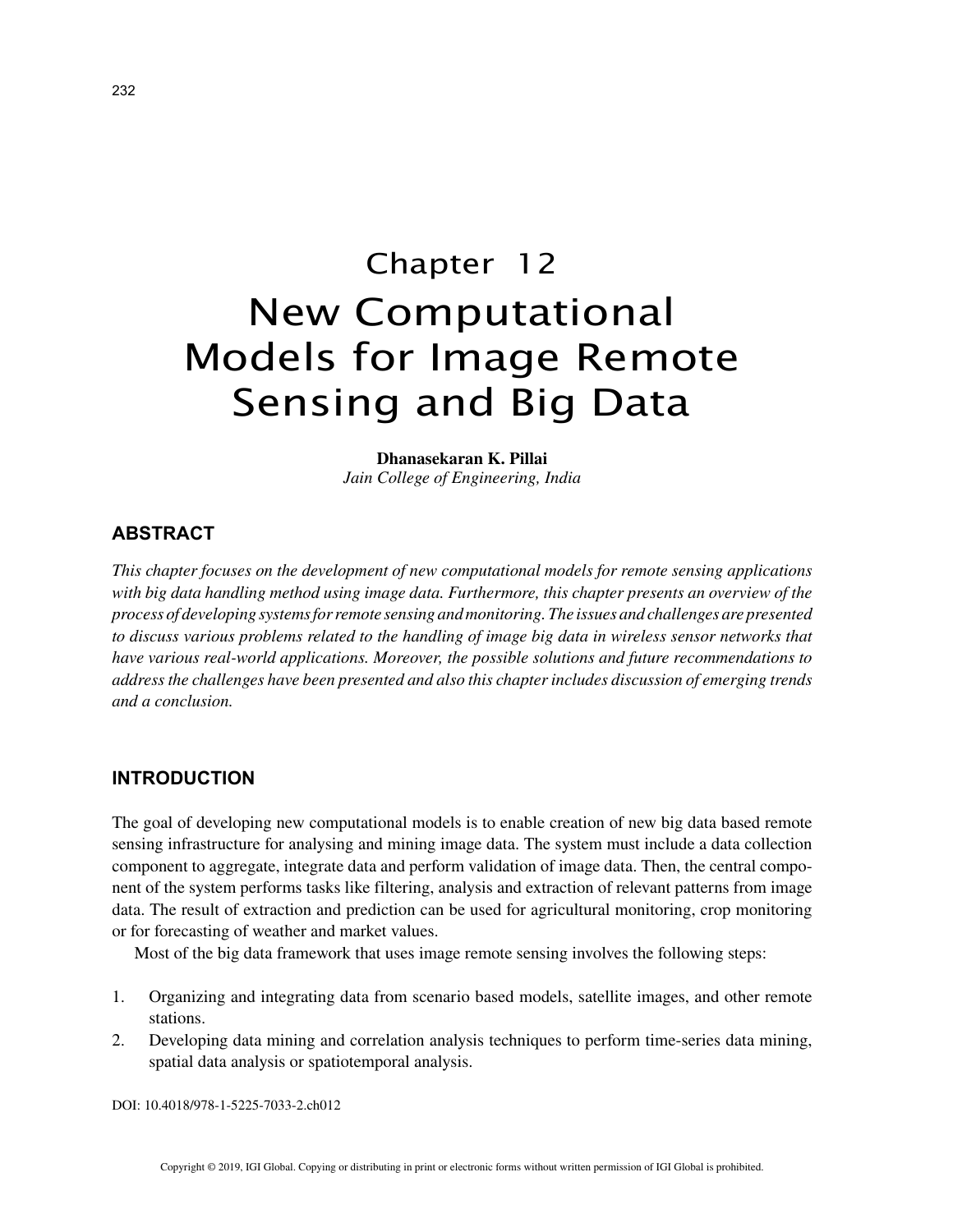#### *New Computational Models for Image Remote Sensing and Big Data*

- 3. Developing classification methods to perform image data classification.
- 4. Evaluating fitness of the data models by comparing data with standard values or indices.
- 5. Developing methods for monitoring activity using images with low or high resolution.

The system architectural model in Figure 1 involves scenario based models for analysing and mining images, weather data, and pollution data.

For data storage and management, DSpace can be used to store and maintain a large amount of heterogeneous data. The DSpace is an open source dynamic digital repository that can be used for image analysis while using big data. It enables free access to the data.

This chapter enables users to understand major issues and problems related to remote sensing in combination with big data handling for image data. After analysing solutions recommended for addressing the problems, users will be able to understand the process of developing a new framework, tools, or software systems to meet the current needs.

## **BACKGROUND**

Mostly, remote sensing data is collected to analyse disease conditions, growth of plant, pollution, land use, road traffic congestions, and effects of disaster etc. One solution to address these problems is to develop possible computational models which represent several modules for the data analysis. The creation of thematic map for certain problems requires meaningful analysis which aims to show satisfactory results.

The analytical solutions to various engineering problems require robust analysis in a particular context. In this perspective, various issues related to scenarios should have to be addressed, because, complexity of different scenarios varies over time. For most of the existing developments, analysing and developing computational models have been the main motivation for remote sensing applications that use images.

The image data collected through multispectral image sensing can provide information at the element level. It can also provide information at the composite level via inter-pixel relationships. In some of the applications, the output information is used to assess the user belief or expert suggestions by the analyst. The software program validates the hypothesis developed by users. In most of the cases, the analysis fails

*Figure 1. Computational system model using different types of data*



Data storage